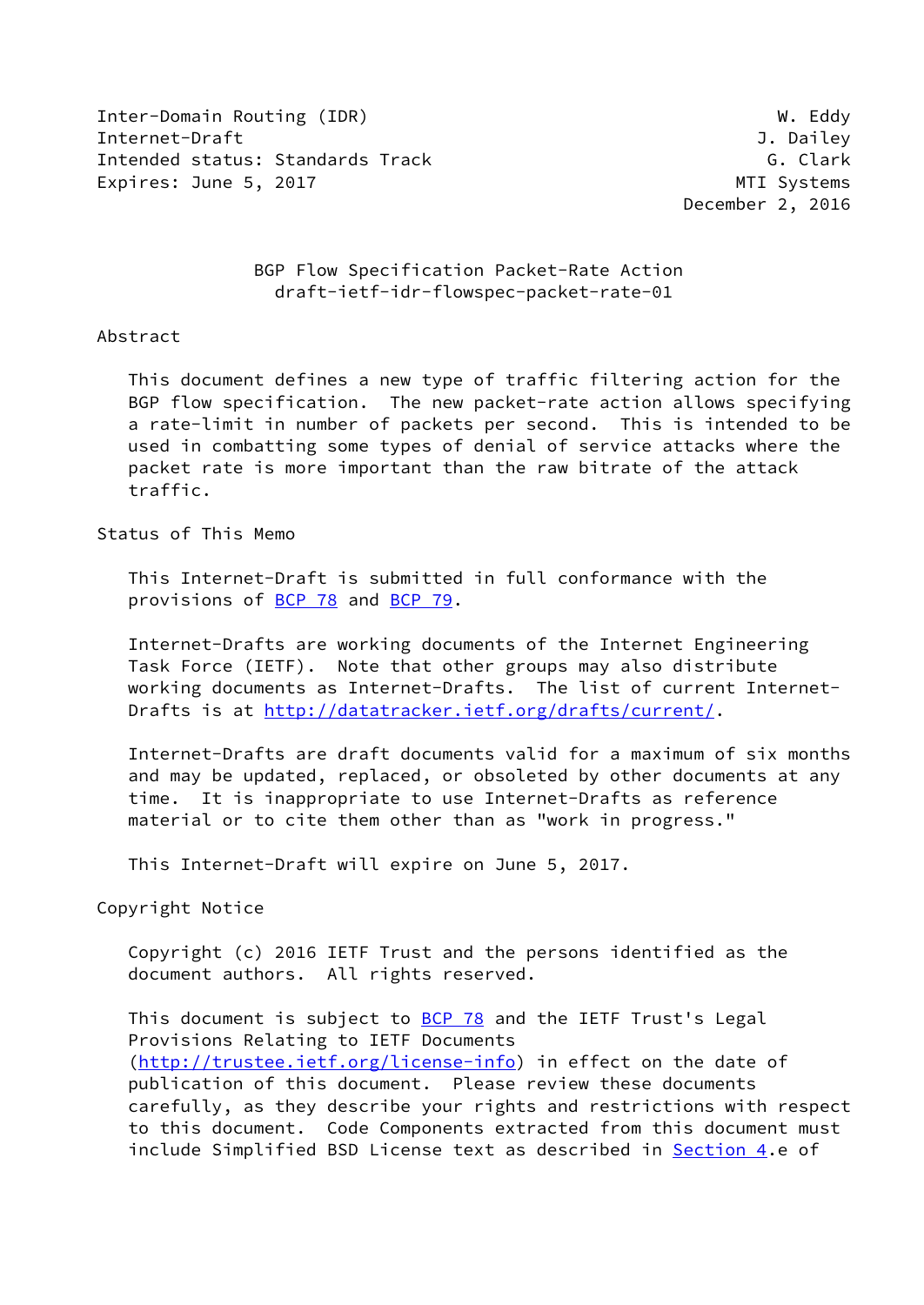<span id="page-1-1"></span>

| Internet-Draft |  | Flowspec Packet-Rate Action |  | December 2016 |  |
|----------------|--|-----------------------------|--|---------------|--|
|----------------|--|-----------------------------|--|---------------|--|

 the Trust Legal Provisions and are provided without warranty as described in the Simplified BSD License.

Table of Contents

| 1. Introduction $\ldots \ldots \ldots \ldots \ldots \ldots \ldots \ldots \ldots$ |  |
|----------------------------------------------------------------------------------|--|
| 1.1. Requirements Language $2$                                                   |  |
|                                                                                  |  |
|                                                                                  |  |
|                                                                                  |  |
|                                                                                  |  |
|                                                                                  |  |
|                                                                                  |  |
| 7.1. Normative References $\frac{4}{5}$                                          |  |
| 7.2. Informative References 5                                                    |  |
|                                                                                  |  |

#### <span id="page-1-0"></span>[1](#page-1-0). Introduction

The existing BGP flow specification [\[RFC5575](https://datatracker.ietf.org/doc/pdf/rfc5575)] standard supports traffic-rate limits conveyed in bytes per second. In some cases, it may be easier, faster, or more relevant to perform accounting and decision-making based on quantities of packets per second. It is desirable to specify rate limits in terms of the number of packets per second, and not just the number of bytes per second.

 As an example use case, there are several types of denial of service attacks that do not require large amounts of bandwidth, but operate based on a cadence of packets over time. TCP SYN flooding attacks are one well-known example [[RFC4987\]](https://datatracker.ietf.org/doc/pdf/rfc4987), along with common packet-rate limits applied to ICMP messages and packets to unknown UDP ports.

### <span id="page-1-2"></span>[1.1](#page-1-2). Requirements Language

 The key words "MUST", "MUST NOT", "REQUIRED", "SHALL", "SHALL NOT", "SHOULD", "SHOULD NOT", "RECOMMENDED", "MAY", and "OPTIONAL" in this document are to be interpreted as described in [RFC 2119 \[RFC2119](https://datatracker.ietf.org/doc/pdf/rfc2119)].

#### <span id="page-1-3"></span>[2](#page-1-3). Packet Rate Action

 The traffic filtering actions pertaining to a matched flow specification are indicated using BGP extended communities [[RFC7153\]](https://datatracker.ietf.org/doc/pdf/rfc7153). Particular extended community values are defined in [RFC 5575](https://datatracker.ietf.org/doc/pdf/rfc5575) for a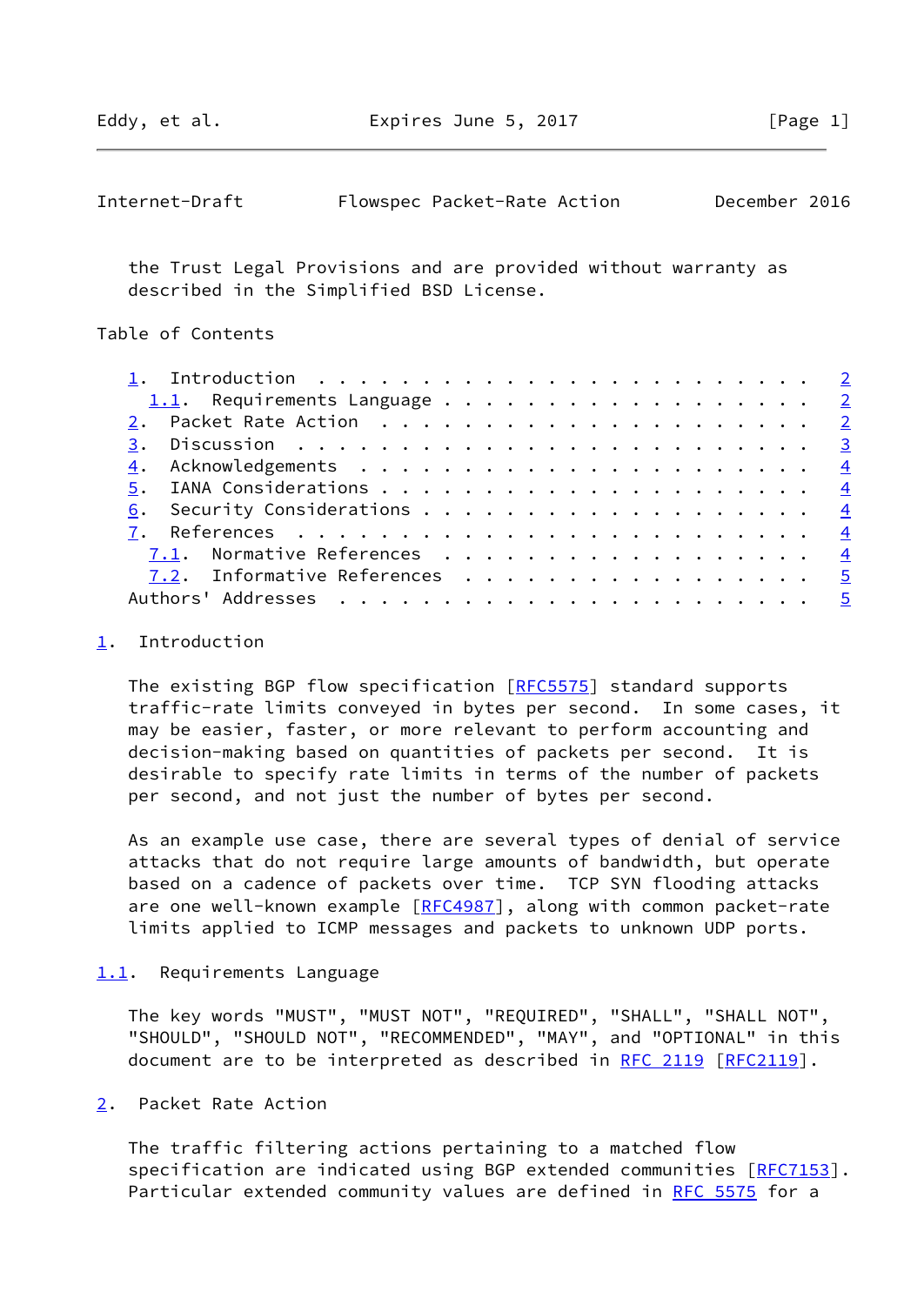number of possible actions. New types of actions can be defined using additional extended community values. The value 0x8006 has been defined as the "traffic-rate" action, and specifies a rate-limit in a quantity of bytes per second. The new packet-rate extended

| Eddy, et al. | Expires June 5, 2017 | [Page 2] |
|--------------|----------------------|----------|
|              |                      |          |

<span id="page-2-0"></span>Internet-Draft Flowspec Packet-Rate Action December 2016

 community described in this draft is similar, except the quantity is interpreted as packets per second.

| type   extended community   encoding |                                     |
|--------------------------------------|-------------------------------------|
| TBD   packet-rate                    | 2-byte ASN, 4-byte unsigned integer |

## Table 1

 Packet-rate: The packet-rate extended community is a transitive extended community across the autonomous-system boundary and uses following extended community encoding:

 The first two octets carry the 2-octet id, which can be assigned from a 2-byte AS number. When a 4-byte AS number is locally present, the 2 least significant bytes of such an AS number can be used. This value is purely informational and should not be interpreted by the implementation.

 The remaining 4 octets carry the rate information as an unsigned integer in network byte order, with packets per second as the unit represented. A packet-rate of 0 should result on all traffic for the particular flow to be discarded.

Note that this is a transitive community type, as explained in [RFC](https://datatracker.ietf.org/doc/pdf/rfc7153) [7153](https://datatracker.ietf.org/doc/pdf/rfc7153) and not a non-transitive type as mentioned narratively in the [RFC 5575](https://datatracker.ietf.org/doc/pdf/rfc5575) description of the traffic-rate action.

 The packet-rate action SHOULD NOT be used together with a traffic rate action within the same flow specification, due to unclear semantics. Implementations MUST be robust to receiving both actions and may choose to honor either one or the other, or the combination of both, depending on local implementation capabilities.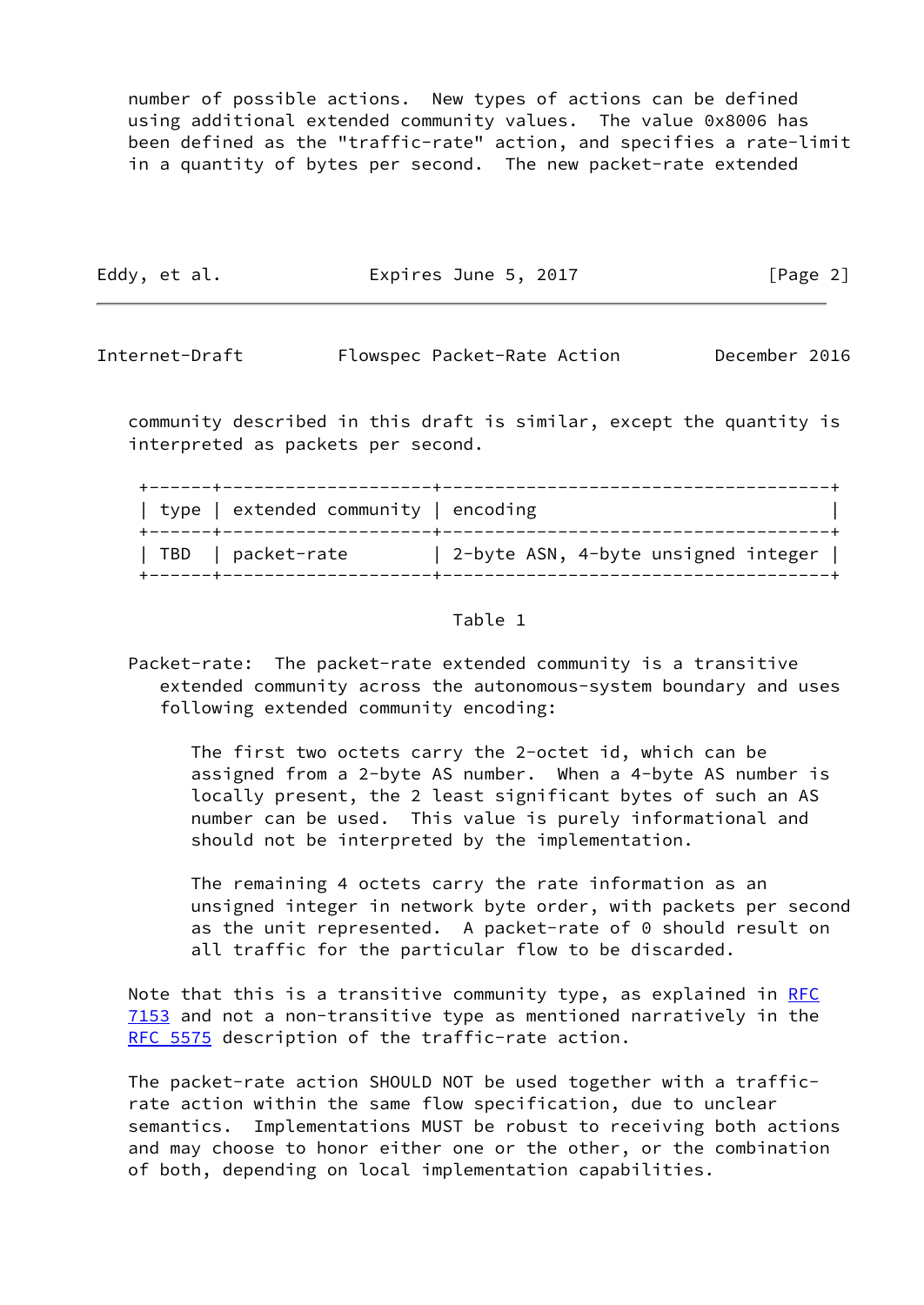# <span id="page-3-1"></span>[3](#page-3-1). Discussion

 Interaction between multiple actions in a flow specification is a matter of ongoing work in the IETF. There are potential semantic conflicts when a traffic-rate action is combined with a packet-rate action. This is legal syntactically, but devices are not universally capable of honoring both a packet per second and a bit per second rate limit, resulting in inability to meet the operator intention if both are used within a flow specification. Resolving this is potential future work, however, the present guidance is for implementations to avoid sending such flow specifications, while

| Eddy, et al. | [Page 3]<br>Expires June 5, 2017 |  |
|--------------|----------------------------------|--|
|--------------|----------------------------------|--|

<span id="page-3-2"></span>Internet-Draft Flowspec Packet-Rate Action December 2016

still behaving in some reasonable manner when receiving them (e.g. honoring one or the other limit if it is not possible to honor both).

 The traffic-rate action is specified as a floating point value. There can be discrepancies between what is configured and what is encoded, due to loss of precision in the floating point representation, which would be annoying for operators. Based on discussions in the IDR working group, for the packet-rate action, an unsigned integer value is used, which allows unambiguous packet per second rates to be specified. This limits rates represented to under 4.3 Gpps (4.3 billion packets per second), which is believed to be sufficient for the present and foreseeable future networks.

# <span id="page-3-0"></span>[4](#page-3-0). Acknowledgements

 The initial idea to add a packet rate action was encouraged by comments from Donald Smith at a DHS meeting in 2015. The content of this document was shaped by discussion on the IETF IDR mailing list, including comments from Aseem Choudhary, Acee Lindem, Jeff Haas, John Schiel, Robert Raszuk, Kirill Kasavchenko. Special thanks go to the IDR chairs Sue Hares, and John Scudder for their leadership and shepherding of the many other BGP enhancements concurrently underway.

# <span id="page-3-3"></span>[5](#page-3-3). IANA Considerations

 If accepted for publication, IANA will need to allocate a BGP extended community value for the "packet-rate" action from the "Generic Transitive Experimental Use Extended Community Sub-Types" registry.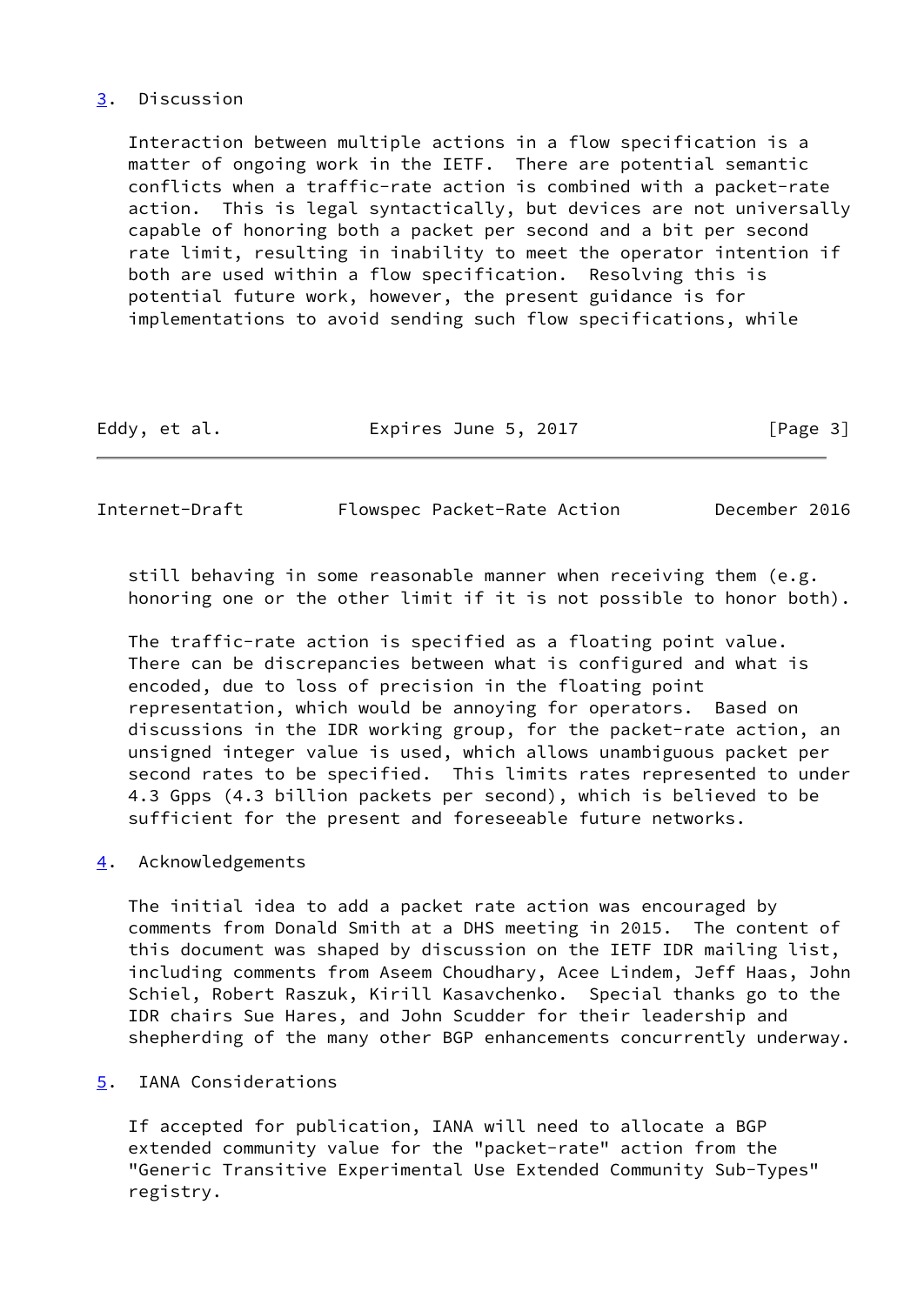<span id="page-4-0"></span>[6](#page-4-0). Security Considerations

No security considerations are raised by this document.

- <span id="page-4-1"></span>[7](#page-4-1). References
- <span id="page-4-2"></span>[7.1](#page-4-2). Normative References
	- [RFC2119] Bradner, S., "Key words for use in RFCs to Indicate Requirement Levels", [BCP 14](https://datatracker.ietf.org/doc/pdf/bcp14), [RFC 2119](https://datatracker.ietf.org/doc/pdf/rfc2119), DOI 10.17487/RFC2119, March 1997, <<http://www.rfc-editor.org/info/rfc2119>>.
	- [RFC5575] Marques, P., Sheth, N., Raszuk, R., Greene, B., Mauch, J., and D. McPherson, "Dissemination of Flow Specification Rules", [RFC 5575,](https://datatracker.ietf.org/doc/pdf/rfc5575) DOI 10.17487/RFC5575, August 2009, <<http://www.rfc-editor.org/info/rfc5575>>.

| Eddy, et al. | Expires June 5, 2017 | [Page 4] |
|--------------|----------------------|----------|
|--------------|----------------------|----------|

<span id="page-4-4"></span>Internet-Draft Flowspec Packet-Rate Action December 2016

 [RFC7153] Rosen, E. and Y. Rekhter, "IANA Registries for BGP Extended Communities", [RFC 7153](https://datatracker.ietf.org/doc/pdf/rfc7153), DOI 10.17487/RFC7153, March 2014, [<http://www.rfc-editor.org/info/rfc7153](http://www.rfc-editor.org/info/rfc7153)>.

<span id="page-4-3"></span>[7.2](#page-4-3). Informative References

 [RFC4987] Eddy, W., "TCP SYN Flooding Attacks and Common Mitigations", [RFC 4987](https://datatracker.ietf.org/doc/pdf/rfc4987), DOI 10.17487/RFC4987, August 2007, <<http://www.rfc-editor.org/info/rfc4987>>.

Authors' Addresses

 Wesley Eddy MTI Systems

Email: wes@mti-systems.com

 Justin Dailey MTI Systems

Email: justin@mti-systems.com